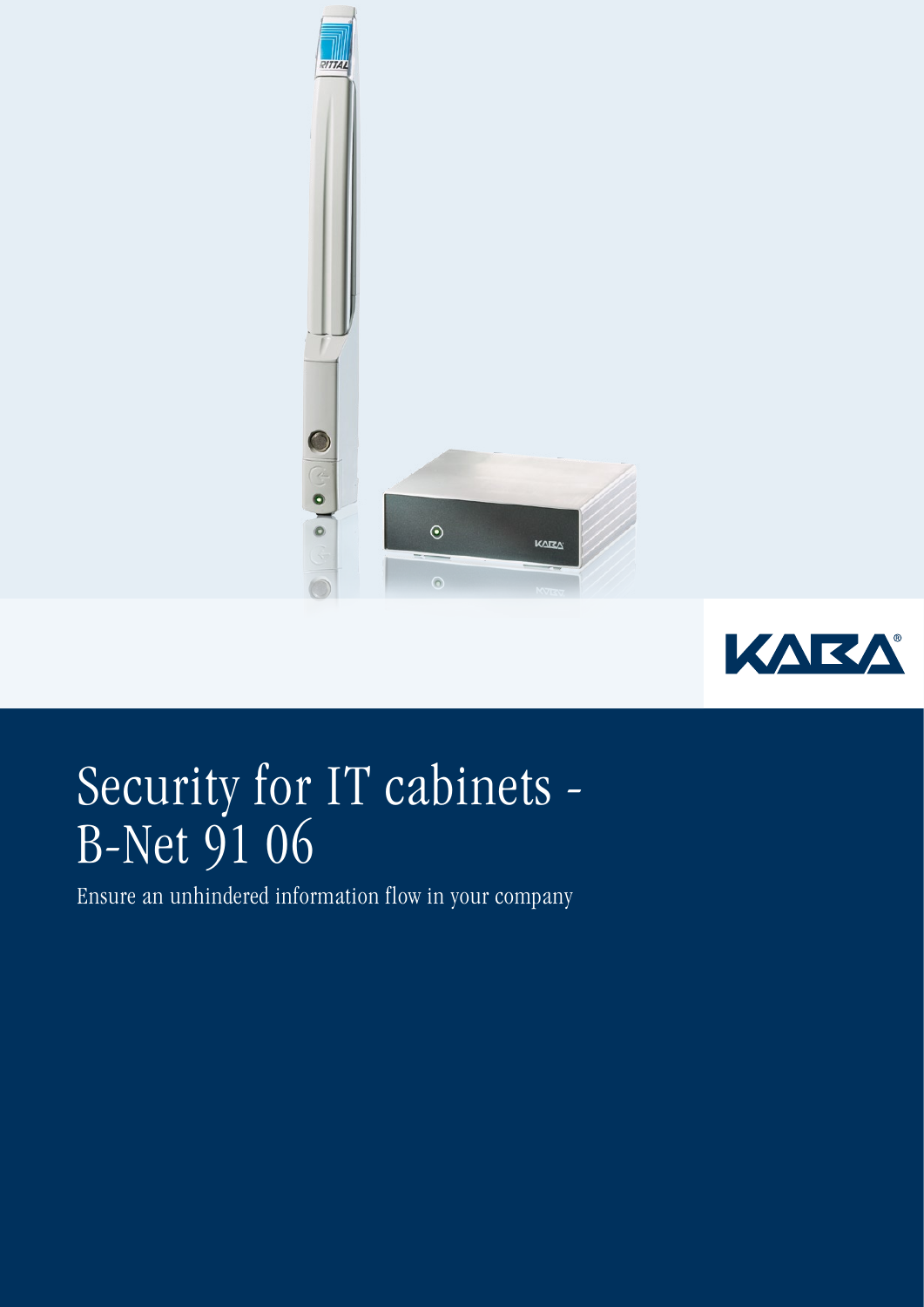## Safety starts in the single IT cabinet

**Data safety requires a protection of the content of IT cabinets.**

**Nevertheless, more and more IT cabinets can be found in companies in unprotected areas. Data losses and the failure of networks involve large financial losses jeopardizing the company's assets. Therefore, ensure an unhindered and secure information flow in the company.**





**One of the leading manufacturers of IT cabinets www.rittal.com**

In cooperation with RITTAL, a leading manufacturer of IT cabinets, Kaba has developed a solution for a secure access to IT cabinets. This solution allows the integration into the CMS Security Management system by RITTAL as well as into an access control system. This guarantees a constant monitoring of the cabinet and its valuable content from the inside and outside. Modern network technologies allow this unproblematic integration in IT structures. Depending on the planned organizational structures,

several cabinets can be grouped for the access authorizations. A decisive advantage is the possibility to easily retrofit the numerous IT cabinets already installed in companies.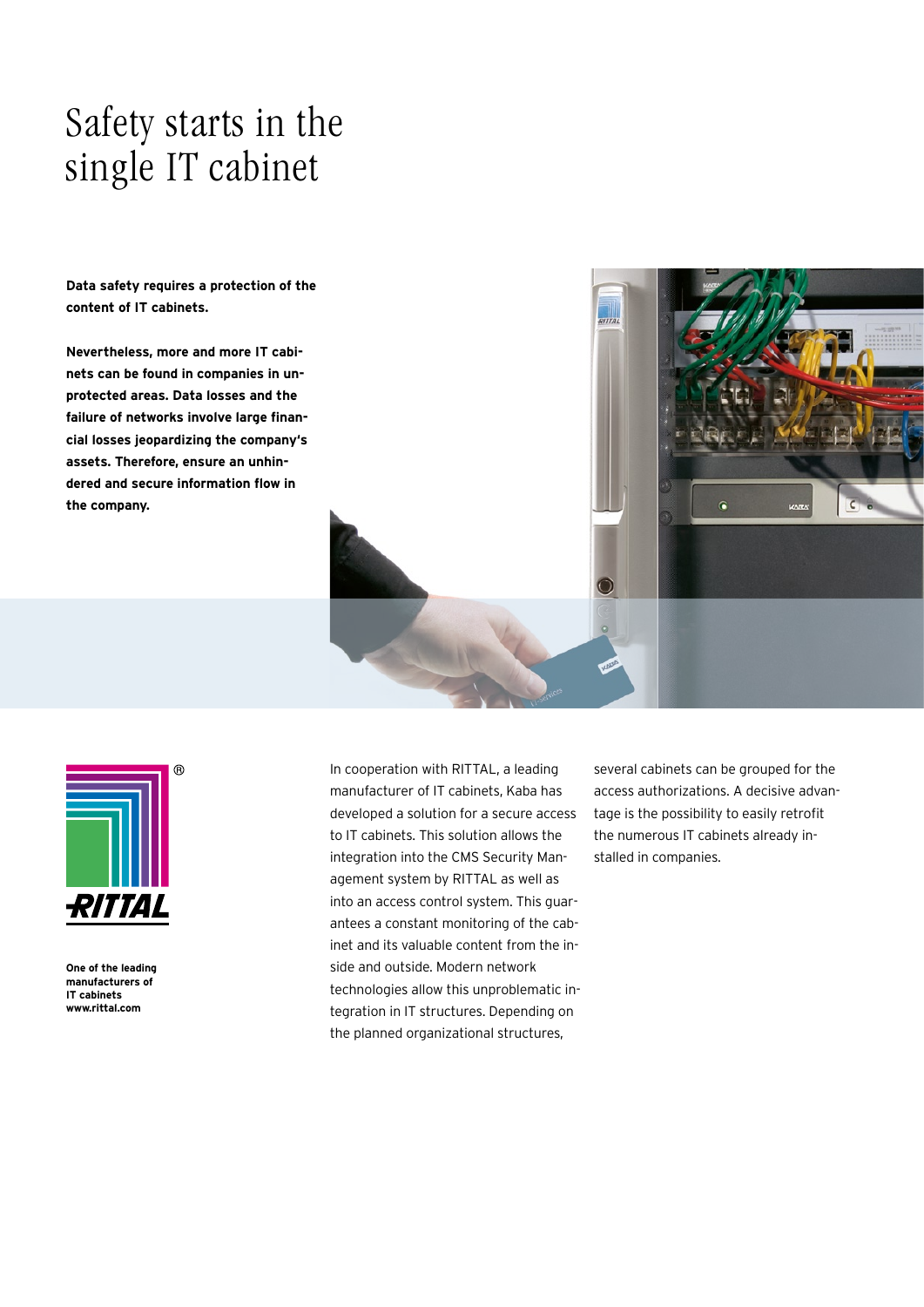### Function and benefit

#### **The operational sequence**

The aim of this solution is to unlock cabinet doors only for authorized persons with badges using the LEGIC transponder technology. This LEGIC technology is widely spread and used in the access control management of many companies. The access system for a RITTAL cabinet consists of access and processing unit of the CMC system, the comfortable handle TS 8 and a subterminal B-Net 91 06 by Kaba.

The comfortable handle TS 8 is equipped with a LEGIC reader, a LED that displays if the device is ready for operation and an acoustic signal transmitter. The B-Net 91 06, the access and the processing unit are mounted together on a 19" mounting unit, installed in the cabinet and wired. In practice, the TS 8 handle is connected to the B-Net 91 06. The data record of the LEGIC badge is read, transmitted and acknowledged contactfree. The processing unit takes this data record in order to decide whether the access to the IT cabinet is authorized. It is compared to the stored master records and validated. If the access is authorized, it is transmitted to the access unit, which simultaneously monitors the state of the cabinet constantly via sensors. It now controls the solenoid for the door opening and checks the door contacts according to the set parameters.

#### **Integration into an access control system**

A very large benefit is the possibility to integrate this access solution into an existing access control system or considering it when installing new systems so that a holistic security solution is achieved. Hereby, one or several IT cabinets are connected via a B-Net 91 06 to the access control unit B-Net 92 50 or 92 90. This control unit -as part of the access control system- consults currently stored access profiles and master records of the employees for granting authorizations to open the cabinet. Depending on the form of organization, it is also possible to integrate several IT cabinets into the access control system via a CMC master unit.



#### **The benefit of this solution**

- Fulfillment of the requirements of the Federal Data Protection Act
- Integration of RITTAL TS cabinets into access control systems
- Modular use of components of the CMC cabinet management system by RITTAL depending on the requirements
- Security for hardware and data in IT cabinets
- Use of existing authorization profiles, master data and LEGIC badges of an access control system
- Prevention of sabotage targeting networks
- Retrofitting of already installed RITTAL IT cabinets